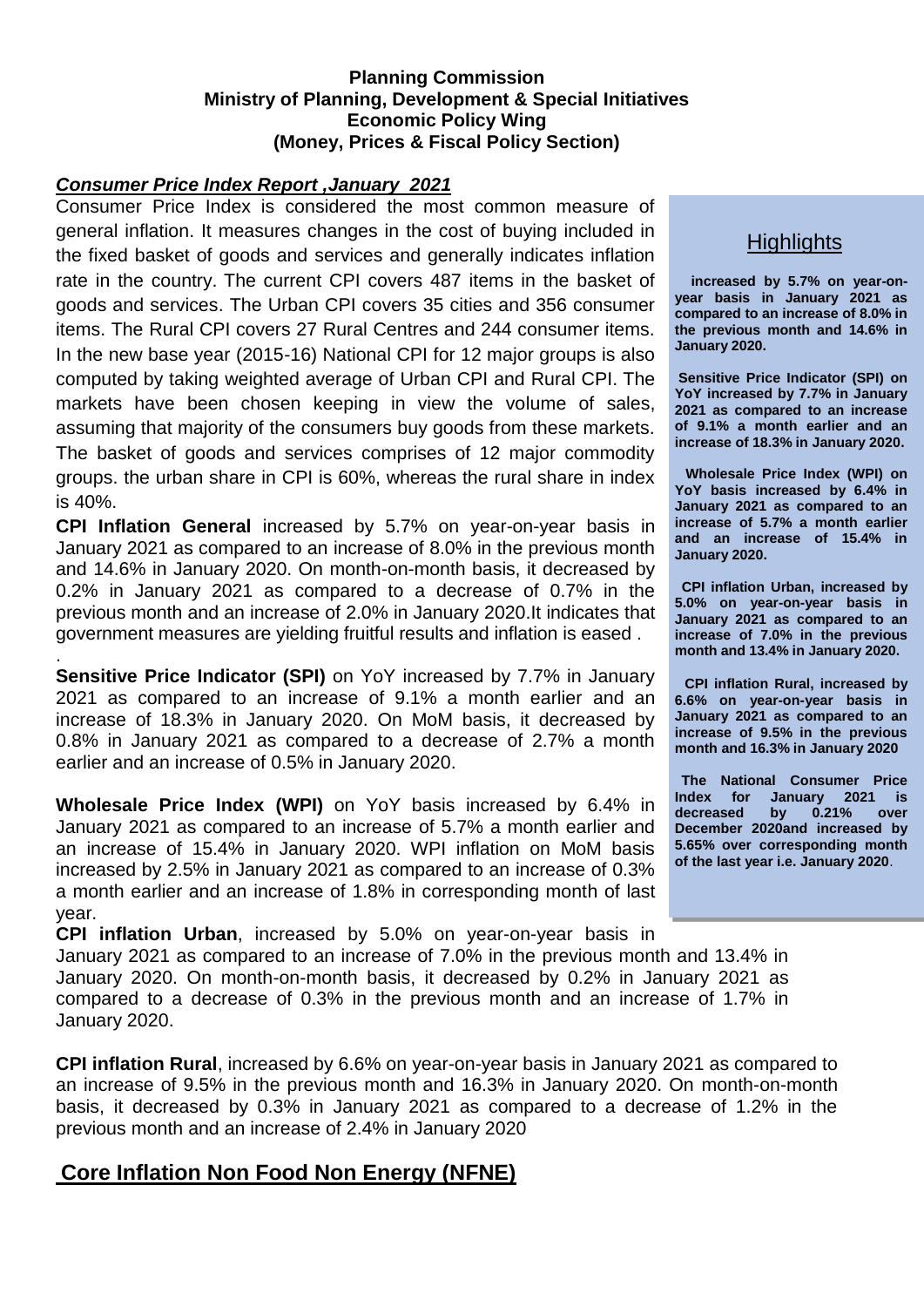**Non-food non-energy Urban CPI** increased by 5.4% on (YoY) basis in January, 2021 as compared to an increase of 5.6% in the previous month and 7.9% in January, 2020. On (MoM) basis, it increased by 0.9% in January, 2021 as compared to increase of 0.4% in previous month, and an increase of 1.1% in corresponding month of last year i.e. January, 2020.

**Non-food non-energy Rural CPI** increased by 7.8% on (YoY) basis in January, 2021 as compared to an increase of 7.7% in the previous month and 9.0% in January, 2020. On (MoM) basis, it increased by 1.1% in January, 2021 as compared to an increase of 0.5% in previous month, and an increase of 1.0% in corresponding month of last year.

## **Core inflation (Trimmed**)

**Measured by 20% weighted trimmed mean Urban** increased by 5.7% on (YoY) basis in January, 2021 as compared to 6.2% in the previous month and by 10.3% in January, 2020. On (MoM) basis, it increased by 1.0% in January, 2021 as compared to an increase of 0.4% in the previous month and an increase of 1.2% in corresponding month of last year

**Measured by 20% weighted trimmed mean Rural** increased by 8.1% on (YoY) basis in January, 2021 as compared to 8.8% in the previous month and by 12.7% in January, 2020. On (MoM) basis, it increased by 1.2% in January, 2021 as compared to an increase of 0.6% in the previous month and an increase of 1.9% in corresponding month of last year..

| <b>INDEX</b>          |           | <b>Average July- January</b><br>% changes |           | <b>January over January</b><br>% changes |           |           |  |  |  |
|-----------------------|-----------|-------------------------------------------|-----------|------------------------------------------|-----------|-----------|--|--|--|
|                       | 2020-2021 | 2019-2020                                 | 2018-2019 | 2020-2021                                | 2019-2020 | 2018-2019 |  |  |  |
| <b>CPI (National)</b> | 8.19      | 11.60                                     | 5.90      | 5.65                                     | 14.57     | 5.55      |  |  |  |
| CPI(Urban)            | 6.98      | 11.32                                     | 6.27      | 5.03                                     | 13.41     | 6.16      |  |  |  |
| <b>CPI(Rural)</b>     | 10.02     | 12.03                                     | 5.34      | 6.59                                     | 16.36     | 4.64      |  |  |  |
| <b>SPI</b>            | 10.92     | 15.35                                     | 2.12      | 7.68                                     | 18.26     | 3.39      |  |  |  |
| <b>WPI</b>            | 4.72      | 13.61                                     | 16.27     | 6.37                                     | 15.36     | 12.58     |  |  |  |

# **Period Average and Y-o-Y % Change**

**The National Consumer Price Index for January 2021** is decreased by 0.21% over December 2020and increased by 5.65% over corresponding month of the last year i.e. January 2020.Food Inflation urban stood at 7.3% over corresponding month of last year, on MOM basis it declined by 2.1%. Food inflation rural was recorded at 7.2% on YOY basis, however it declined by 2.2% on MOM basis. The table given below reveales that on average, each Pakistani spends 34.58% of his income on food and beverages, 23.63% on house rent, water, gas, electricity, and fuel, 8.6% on clothing and footwear, 6.92% on hoteling, 5.91% on transportation, 4.1% on furnishing and household equipment maintenance, 3.79% on education, 2.7% on health, 2.21% on communication, but the least it spends 1.59% of its income on recreation and culture.

| <b>Consumer Price Index (National) by Group of Commodities and Services (Base 2015-16)</b> |                           |                 |             |                    |             |                                     |             |                                          |             |  |  |
|--------------------------------------------------------------------------------------------|---------------------------|-----------------|-------------|--------------------|-------------|-------------------------------------|-------------|------------------------------------------|-------------|--|--|
| <b>No</b>                                                                                  | Group                     | Group<br>Weight |             | <b>Indices</b>     |             | % Change<br><b>Jan 2021</b><br>Over |             | Impact<br>(In % points)<br>Jan 2021 Over |             |  |  |
|                                                                                            |                           | (%)             | Jan<br>2021 | <b>Dec</b><br>2020 | Jan<br>2020 | <b>Dec</b><br>2020                  | Jan<br>2020 | <b>Dec</b><br>2020                       | Jan<br>2020 |  |  |
|                                                                                            | General                   | 100.00          | 140.56      | 140.86             | 133.04      | $-0.21$                             | 5.65        | $-0.21$                                  | 5.65        |  |  |
|                                                                                            | Food & Non-alcoholic Bev. | 34.58           | 143.79      | 147.71             | 134.81      | $-2.65$                             | 6.66        | $-0.96$                                  | 2.33        |  |  |
|                                                                                            | Non-perishable Food Items | 29.60           | 146.26      | 145.38             | 129.88      | 0.61                                | 12.61       | 0.19                                     | 3.64        |  |  |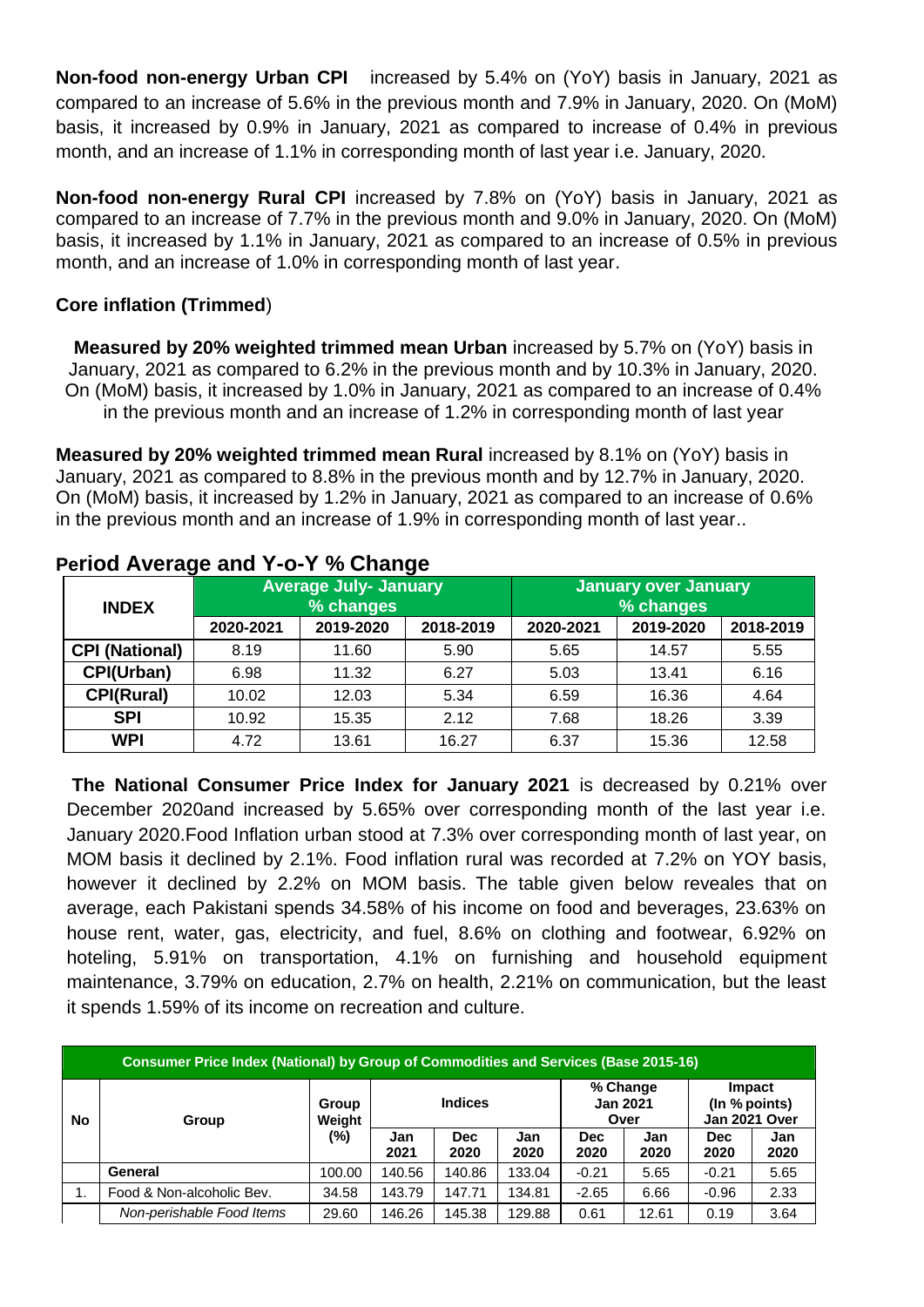|     | Perishable Food Items                                  | 4.99  | 129.13 | 161.53 | 164.05 | $-20.06$ | $-21.29$ | $-1.15$ | $-1.31$ |
|-----|--------------------------------------------------------|-------|--------|--------|--------|----------|----------|---------|---------|
| 2.  | Alcoholic Bev. & Tobacco                               | 1.02  | 143.77 | 143.64 | 135.92 | 0.09     | 5.78     | 0.00    | 0.06    |
| 3.  | Clothing & Footwear                                    | 8.60  | 142.14 | 140.96 | 129.78 | 0.83     | 9.52     | 0.07    | 0.80    |
| 4.  | Housing, Water, Electricity,<br>Gas & Fuels            | 23.63 | 136.89 | 134.37 | 132.38 | 1.87     | 3.41     | 0.42    | 0.80    |
| 5.  | Furnishing & Household<br><b>Equipment Maintenance</b> | 4.10  | 135.91 | 135.35 | 126.27 | 0.42     | 7.63     | 0.02    | 0.30    |
| 6.  | Health                                                 | 2.79  | 149.03 | 147.64 | 137.39 | 0.94     | 8.47     | 0.03    | 0.24    |
| 7.  | Transport                                              | 5.91  | 141.48 | 138.91 | 145.22 | 1.85     | $-2.58$  | 0.11    | $-0.17$ |
| 8.  | Communication                                          | 2.21  | 107.51 | 107.46 | 106.93 | 0.04     | 0.53     | 0.00    | 0.01    |
| 9.  | <b>Recreation &amp; Culture</b>                        | 1.59  | 124.41 | 124.04 | 118.91 | 0.30     | 4.63     | 0.00    | 0.07    |
| 10. | Education                                              | 3.79  | 143.81 | 143.71 | 141.98 | 0.07     | 1.29     | 0.00    | 0.05    |
| 11. | <b>Restaurants &amp; Hotels</b>                        | 6.92  | 139.66 | 138.76 | 128.22 | 0.65     | 8.92     | 0.04    | 0.60    |
| 12. | Miscellaneous                                          | 4.87  | 148.93 | 147.44 | 133.53 | 1.01     | 11.53    | 0.05    | 0.56    |

**The Urban Consumer Price Index of January 2021** is decreased by 0.16% over December 2020 and increased by 5.03% over corresponding month of the last year. The top few items, which registered variation in prices over last month, are as under:

## **Food Items**

**Prices Increased:** Sugar (14.76%), Mustard oil (10.18%), Wheat (8.17%), Vegetable ghee(6.06%), Fruits(5.39%), Cooking oil(3.28%), Milk fresh (2.46%), Pulse moong (2.02%) and Fish(1.64%).

## **Prices Decreased:**

Potatoes (33.57%), Tomatoes(30.03%), Chicken (28.48%), Onions(24.87%), Eggs (15.39%), vegetables(10.14%) and Condiments and Spices(7.54%)

## **Non-food Items**

**Prices Increased**: Liquified Hydrocarbons (13.86%), Motor fuel (4.33%), Dental services(2.23%) and Personal Effects n.e.c.(1.74%). **Decrease**: Electricity charges (0.53%)

**The Rural Consumer Price Index of January 2021** is decreased by 0.29% over December 2020and increased by 6.59% over corresponding month of the last year. Essential items, which witnessed variation in prices as compared to last week, are as under:

## **Food Items**

**Prices Increased**: Sugar(14.26%), Mustard oil(7%), Cooking oil(6.22%), Wheat(5.88%), Vegetable ghee(5.62%), Wheat Flour(4.21%), Fruits(3.75%), Butter(2.93%), Pulse Moong(2.74%), Gram Whole(2.31%) and Pulse Mash(1.85%).

**Decreased**: Potatoes(36.1%), Tomatoes(32.77%), Chicken(26.47%), Onions(25.99%), Vegetables(13.32%), Eggs(9.27%), Condiments and Spices(7.96%) and Pulse Masoor(0.42%).

## **Non-food Items**

**Increased**: Liquified Hydrocarbons(9.31%), Motor Fuels(4.72%), Tailoring(3.86%), Hosiry(2.78%), Doctor Clinic Fee(1.92%), Personal Effects n.e.c i.e. Gold Tezabi 24 Carett Silver Tezabi 24 Carett Wall Clock Quartz (Average Quality) Artificial Jewelry (Locket Set) (Average Quality) Suitcase Ragzine (Average Quality) Trunk Medium Size (Average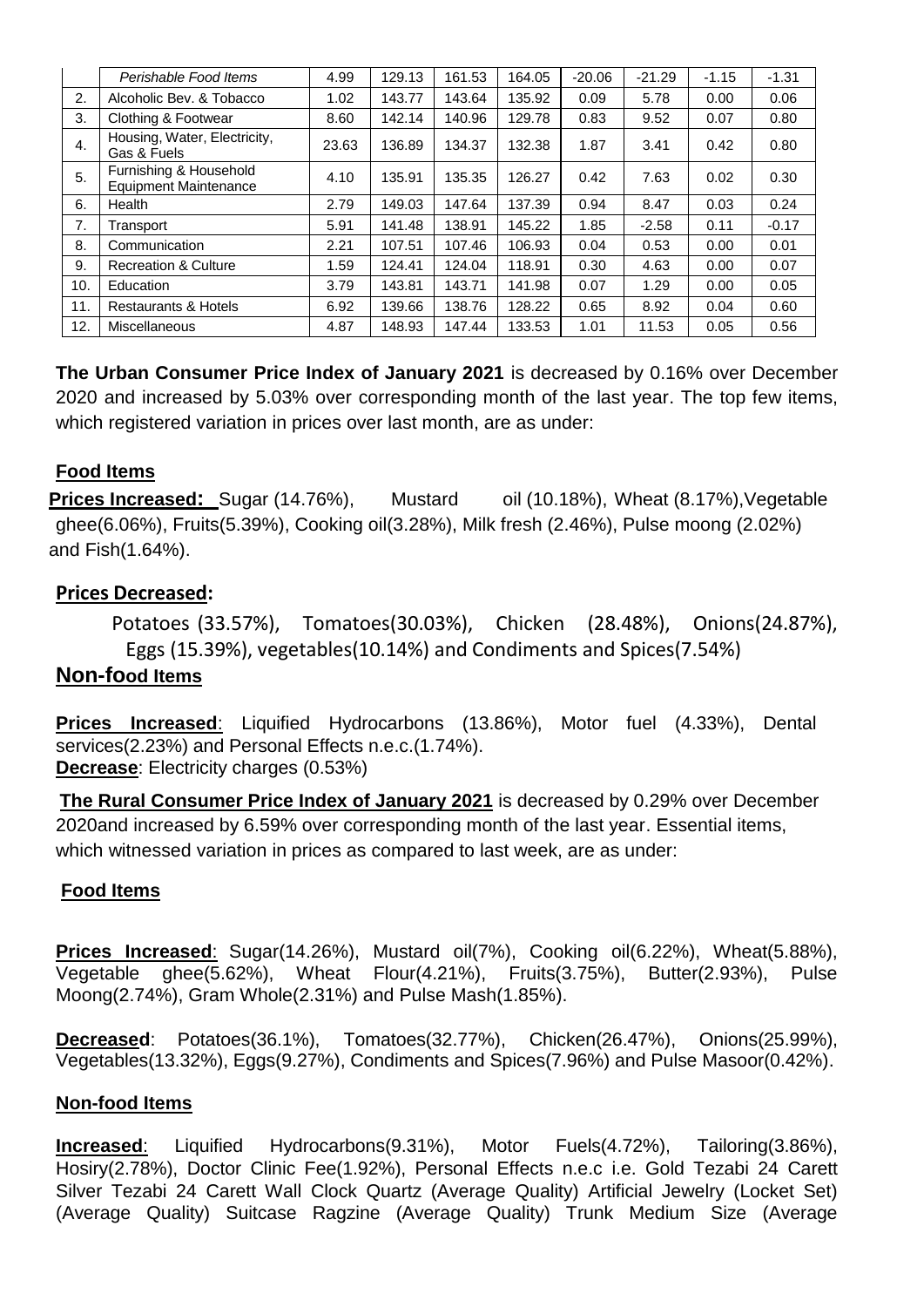## **Decreased**:

Electricity Charges(0.53%).

| Comparison of Wholesale and Consumer Prices [Province Average for January 2021]<br><b>Prices and Margins Comparison</b> |                                                     |               |           |                    |               |        |                    |               |        |                |               |            |             |               |                    |      |                             |          |         |
|-------------------------------------------------------------------------------------------------------------------------|-----------------------------------------------------|---------------|-----------|--------------------|---------------|--------|--------------------|---------------|--------|----------------|---------------|------------|-------------|---------------|--------------------|------|-----------------------------|----------|---------|
|                                                                                                                         |                                                     |               | Islamabad |                    |               | Punjab |                    |               | Sindh  |                |               | <b>KPK</b> |             |               | <b>Balochistan</b> |      |                             | Pakistan |         |
|                                                                                                                         | S# Item Description                                 | Wholes<br>ale | Retail    | <b>Margin</b><br>% | Whole<br>sale |        | Retail Margin<br>% | Whole<br>sale | Retail | Margi<br>$n\%$ | Whole<br>sale | Retail     | Margi<br>n% | Wholes<br>ale | Retail             | %    | <b>Margin</b> Wholes<br>ale | Retail   | Margin% |
| 1                                                                                                                       | <b>Tomatoes</b>                                     | 62            | 95        | 51.2               | 66            | 85     | 27.6               | 44            | 65     | 49.1           | 58            | 44         |             | 56            | 65                 | 15.9 | 58                          | 76       | 31.5    |
| $\mathbf{2}$                                                                                                            | Garlic                                              | 140           | 257       | 83.6               | 175           | 221    | 26.0               | 237           | 261    | 9.9            | 199           | 217        | 9.1         | 255           | 290                | 13.7 | 202                         | 231      | 14.4    |
| 3                                                                                                                       | <b>Apple</b>                                        | 60            | 142       | 135.1              | 63            | 123    | 95.8               | 73            | 126    | 71.5           | 97            | 115        | 19.2        | 110           | 131                | 19.4 | 75                          | 125      | 65.8    |
| 4                                                                                                                       | Onions                                              | 33            | 59        | 76.5               | 31            | 41     | 32.7               | 25            | 34     | 36.8           | 38            | 45         | 17.2        | 36            | 45                 | 24.6 | 30                          | 41       | 37.8    |
| 5                                                                                                                       | <b>Banana</b>                                       | 75            | 147       | 96.9               | 63            | 77     | 21.4               | 41            | 56     | 38.1           | 73            | 76         | 3.6         |               | 70                 |      | 55                          | 68       | 23.6    |
| 6                                                                                                                       | Masoor                                              | 135           | 178       | 32.0               | 131           | 158    | 20.6               | 131           | 145    | 10.9           | 135           | 155        | 14.8        | 156           | 165                | 5.7  | 132                         | 156      | 17.7    |
| $\overline{7}$                                                                                                          | Besan                                               | 126           | 164       | 30.0               | 116           | 141    | 21.4               | 118           | 150    | 26.3           | 126           | 153        | 21.5        | 156           | 175                | 12.2 | 120                         | 148      | 23.5    |
| 8                                                                                                                       | Gram                                                | 132           | 172       | 29.9               | 116           | 135    | 16.8               | 122           | 144    | 17.5           | 129           | 140        | 8.1         | 156           | 165                | 5.7  | 121                         | 142      | 17.5    |
| 9                                                                                                                       | Beef                                                | 492           | 558       | 13.5               | 431           | 469    | 8.8                | 466           | 461    |                | 387           | 400        | 3.5         | 455           | 475                | 4.4  | 436                         | 455      | 4.5     |
| 10                                                                                                                      | Potatoes                                            |               | 60        |                    |               | 43     |                    | 23            | 34     | 46.9           |               | 45         |             | 42            | 50                 | 18.7 | 26                          | 42       | 62.3    |
|                                                                                                                         | 11 Mash                                             | 201           | 266       | 32.4               | 223           | 255    | 14.7               | 217           | 238    | 9.5            | 240           | 238        |             | 262           | 270                | 3.0  | 225                         | 245      | 8.7     |
|                                                                                                                         | 12 Moong                                            | 195           | 256       | 31.2               | 195           | 230    | 18.1               | 214           | 244    | 13.9           | 201           | 206        | 2.7         | 252           | 260                | 3.2  | 206                         | 233      | 13.4    |
|                                                                                                                         | 13 Fish Rahu                                        | 145           | 385       | 165.7              | 204           | 310    | 51.7               | 267           | 351    | 31.3           | 210           | 269        | 28.1        |               | 490                |      | 225                         | 328      | 46.0    |
|                                                                                                                         | 14 Mutton                                           | 1037          | 1174      | 13.2               | 896           | 978    | 9.2                | 933           | 959    | 2.8            | 810           | 787        |             | 970           | 1097               | 13.1 | 902                         | 951      | 5.3     |
|                                                                                                                         | 15 Wheat Flour,                                     | 43            | 43        | 1.7                | 49            | 53     | 7.0                | 61            | 62     | 1.4            | 60            | 61         | 1.4         | 65            | 65                 |      | 55                          | 57       | 3.9     |
|                                                                                                                         | 16 Fresh Milk                                       | 107           | 120       | 12.9               | 81            | 95     | 17.6               | 98            | 110    | 12.4           | 104           | 110        | 6.2         | 110           | 120                | 9.1  | 90                          | 103      | 13.8    |
|                                                                                                                         | 17 $Tea$                                            | 213           | 230       | 8.1                | 211           | 230    | 8.9                | 216           | 229    | 6.4            | 215           | 230        | 7.0         | 205           | 230                | 12.2 | 212                         | 229      | 7.8     |
|                                                                                                                         | 18 Wheat Flour.                                     | 74            | 80        | 7.9                | 67            | 71     | 5.9                | 66            | 71     | 6.7            | 68            | 71         | 4.3         | 66            | 66                 |      | 67                          | 69       | 3.2     |
|                                                                                                                         | 19 Eggs Farm                                        | 139           | 162       | 16.7               | 140           | 156    | 11.1               | 156           | 177    | 13.6           | 170           | 182        | 6.8         | 180           | 205                | 13.8 | 152                         | 168      | 10.8    |
|                                                                                                                         | 20 Sugar                                            | 90            | 96        | 6.5                | 89            | 93     | 5.5                | 85            | 90     | 6.7            | 89            | 92         | 4.0         | 90            | 97                 | 7.8  | 88                          | 93       | 5.6     |
| 21                                                                                                                      | MilkPak                                             | 146           | 160       | 9.9                | 149           | 157    | 6.0                | 146           | 154    | 5.4            | 150           | 155        | 3.3         |               | 160                |      | 148                         | 157      | 6.2     |
| 22                                                                                                                      | Chicken Farm                                        | 144           | 166       | 15.1               | 150           | 157    | 4.9                | 165           | 186    | 12.8           | 165           | 179        | 8.4         | 160           | 175                | 9.4  | 157                         | 174      | 11.3    |
| 23                                                                                                                      | <b>Wheat Flour</b>                                  | 840           | 864       | 2.9                | 848           | 892    | 5.2                | 1190          | 1130   |                | 860           | 1011       | 17.5        | 1300          | 1300               |      | 1000                        | 1027     | 2.6     |
| 24                                                                                                                      | <b>Wheat</b><br>Pakistan Bureau of Statistics, Isla | 583           | 580       |                    | 566           | 582    | 2.8                | 542           | 561    | 3.6            | 552           | 552        |             |               | 595                |      | 557                         | 581      | 4.2     |

The above table shows province wise margin comparison of wholesale and consumer prices, the comparison reveals that in most of items margins are higher in Islamabad, whereas these are lower in Baluchistan. This difference requires attention of administrative authorities and provincial governments to maintain strict check on wholesale and retail markets to relieve burden of inflation on masses **GLOBAL COMMODITY PRICE TREND**

| <b>Regonal and Global Prcices</b> |                      |            |                      |        |                                     |  |  |  |  |  |  |
|-----------------------------------|----------------------|------------|----------------------|--------|-------------------------------------|--|--|--|--|--|--|
| Sr. No                            | <b>Items</b>         |            | <b>Prices in PKR</b> |        |                                     |  |  |  |  |  |  |
|                                   |                      | India      | Afg                  | Pak    | <b>World</b>                        |  |  |  |  |  |  |
|                                   | <b>Wheat Flour</b>   | 54.83      | 89.13                | 47.32  | WheatUSSRW \$276 MT (PRS.44 per kg) |  |  |  |  |  |  |
| $\overline{2}$                    | <b>Rice</b>          | 65.80      | 208.00               | 89.53  | <b>NiL</b>                          |  |  |  |  |  |  |
| 3                                 | Cooking oill         | 239.06     | 242.65               | 299    | Palm Oil 990 \$MT (PRS.158.4)       |  |  |  |  |  |  |
| 4                                 | Chicken Farm         | <b>Nil</b> | 624.00               | 207.25 | 1.81\$ per kg (PRs.289.6)           |  |  |  |  |  |  |
| 5                                 | <b>Onions</b>        | 83.34      | 44.55                | 39.82  | <b>Nil</b>                          |  |  |  |  |  |  |
| 6                                 | Pulse Moong          | 241.25     | 145.60               | 231.96 | <b>NIL</b>                          |  |  |  |  |  |  |
|                                   | <b>Potatoes</b>      | 39.48      | 44.55                | 39.01  | <b>Nil</b>                          |  |  |  |  |  |  |
| 8                                 | <b>Tomatoes</b>      | 54.83      | 83.20                | 44.95  | <b>NIL</b>                          |  |  |  |  |  |  |
| 9                                 | <b>Sugar Refined</b> | 81.15      | 104.00               | 90.3   | 0.34 \$per kg (PRS.54.4)            |  |  |  |  |  |  |